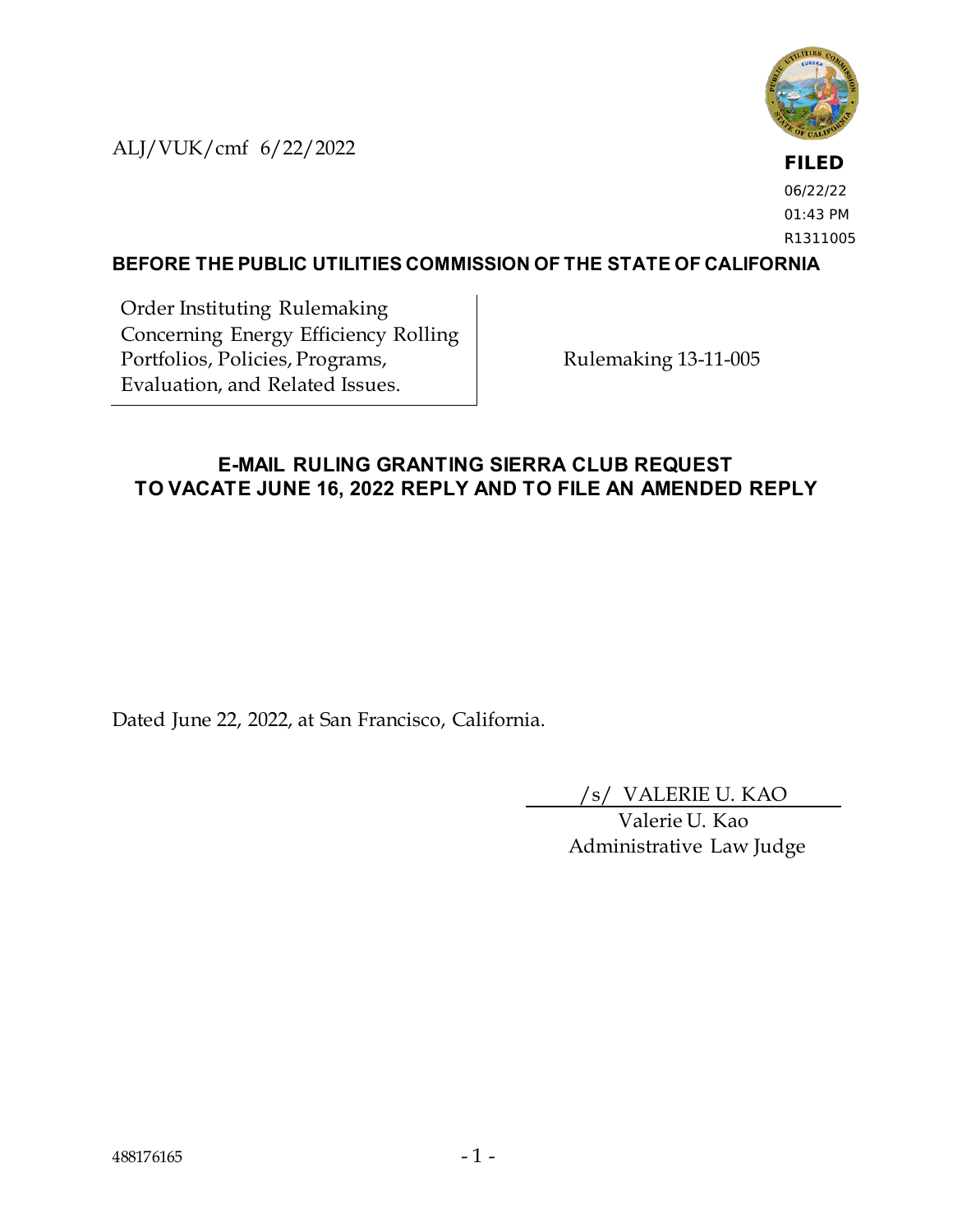**From:** Kao, Valerie <valerie.kao@cpuc.ca.gov> **Sent:** Wednesday, June 22, 2022 12:21 PM **To:** patricia.neri@sce.com; rsperberg@onsitenergy.com; MCampbell@OpinionDynamics.com; Ty@TosdalAPC.com; chasity@tosdalapc.com; Liddell@EnergyAttorney.com; afaustino@semprautilities.com; BLee2@SempraUtilities.com; DWhite1@sdge.com; mallyn@sdge.com; GBucsit@sdge.com; WFuller@sdge.com; MSomerville@sdge.com; RMollen@semprautilities.com; sachu.constantine@energycenter.org; SBaule@sdge.com; CentralFiles@SempraUtilities.com; ABesa@semprautilities.com; Paul.Marconi@bves.com; sheena.tran@icfi.com; 2markgaines@gmail.com; James.J.Hirsch@gmail.com; johnavina@abraxasenergy.com; JGriesser@co.slo.ca.us; Cathy@CalChoice.org; Kathy@calchoice.org; bold@highsierraenergy.org; DTozlian@RHAinc.com; jake.richardson@pge.com; cgrace@resource-innovations.com; Lisa@hea.com; JTemlock@bidgely.com; DKarpa@PeninsulaCleanEnergy.com; JWaen@PeninsulaCleanEnergy.com; KSpringer@SMCgov.org; Melicia.Charles@SVCleanEnergy.org; powerregulatory@sfwater.org; Diana.Gallegos@sce.com; Perez-Green, Joanna <Joanna.Perez-Green@cpuc.ca.gov>; kathleen.bryan@sfgov.org; RegCleanPowerSF@sfwater.org; Christenson, Jordan <Jordan.Christenson@cpuc.ca.gov>; Wuerth, Angela <Angela.Wuerth@cpuc.ca.gov>; Osman, Ayat <Ayat.Osman@cpuc.ca.gov>; Burns, Brendan <Brendan.Burns@cpuc.ca.gov>; Torok, Christina <Christina.Torok@cpuc.ca.gov>; Powell, Christine <Christine.Powell@cpuc.ca.gov>; Lee, Diana <diana.lee@cpuc.ca.gov>; Johnson, Erik <Erik.Johnson@cpuc.ca.gov>; Rudolph, Jacob "Coby" <Jacob.Rudolph@cpuc.ca.gov>; Symonds, Jason <Jason.Symonds@cpuc.ca.gov>; Allison, Jessica <Jessica.Allison@cpuc.ca.gov>; Galle, Justin <Justin.Galle@cpuc.ca.gov>; Yip, Kathleen <Kathleen.Yip@cpuc.ca.gov>; Ouyang, Ke Hao <kehao.ouyang@cpuc.ca.gov>; Tesfai, Leuwam <leuwam.tesfai@cpuc.ca.gov>; Hart, Mia <Mia.Hart@cpuc.ca.gov>; O'Hara, Rosanne <Rosanne.O'Hara@cpuc.ca.gov>; Thomas, Sarah R. <sarah.thomas@cpuc.ca.gov>; Lyser, Shelly <Shelly.Lyser@cpuc.ca.gov>; Babka, Sophie <Sophie.Babka@cpuc.ca.gov>; Castello, Stephen <Stephen.Castello@cpuc.ca.gov>; Baldwin, Vanessa <vanessa.baldwin@cpuc.ca.gov>; Banuelos, Victor F. <victor.banuelos@cpuc.ca.gov>; Theresa.Mueller@sfcityatty.org; Amanda@WeaveGrid.com; lowell.chu@sfgov.org; rina.lopez@sfgov.org; Itzel@UtilityAdvocates.org; Ivan@UtilityAdvocates.org; MChhabra@nrdc.org; alyssa.bruner@pge.com; amul.sathe@navigant.com; A4B0@pge.com; Andrew.Lee@pge.com; Docket@Buchalter.com; cara.goldenberg@grueneich.com; C2K2@PGE.com; DxPU@pge.com; derek.jones@navigant.com; dbrookhyser@buchalter.com; Eric.Sezgen@pge.com; EKC4@pge.com; HFL3@pge.com; JYHW@pge.com; JFWX@pge.com; jonathan.burrows@pge.com; GXPR@pge.com; kkristiansson@bayareametro.gov; M7CE@pge.com; M3AK@pge.com; MBBO@pge.com; Melody.Agustin@pge.com; MCade@Buchalter.com; Mahmad@nexant.com; PXLS@pge.com; Rachel.McMahon@Sunrun.com; rysk@pge.com; ryan.chan@pge.com; Savi.Ellis@pge.com; Ek-Info@Buchalter.com; LRafii@Buchalter.com; Charlie.Buck@oracle.com; FWahl@Tesla.com; MegDewey@gmail.com; golding@communitychoicepartners.com; david.siddiqui@oracle.com; JJaffe@Nossaman.com; Karen.Maoz@Navigant.com; lilly.mckenna@stoel.com; MSmizer@trccompanies.com; rbarker@earthjustice.org; TAS@TASStrategies.com; DWTcpucDockets@dwt.com; mmattes@nossaman.com; irene@igc.org; gypsyachong@2050partners.com; a.mejiacunningham@gmail.com; cem@newsdata.com; Clifford.Gleicher@pge.com; MeganMMyers@yahoo.com; ssmyers@att.net; Beth@emk-law.com;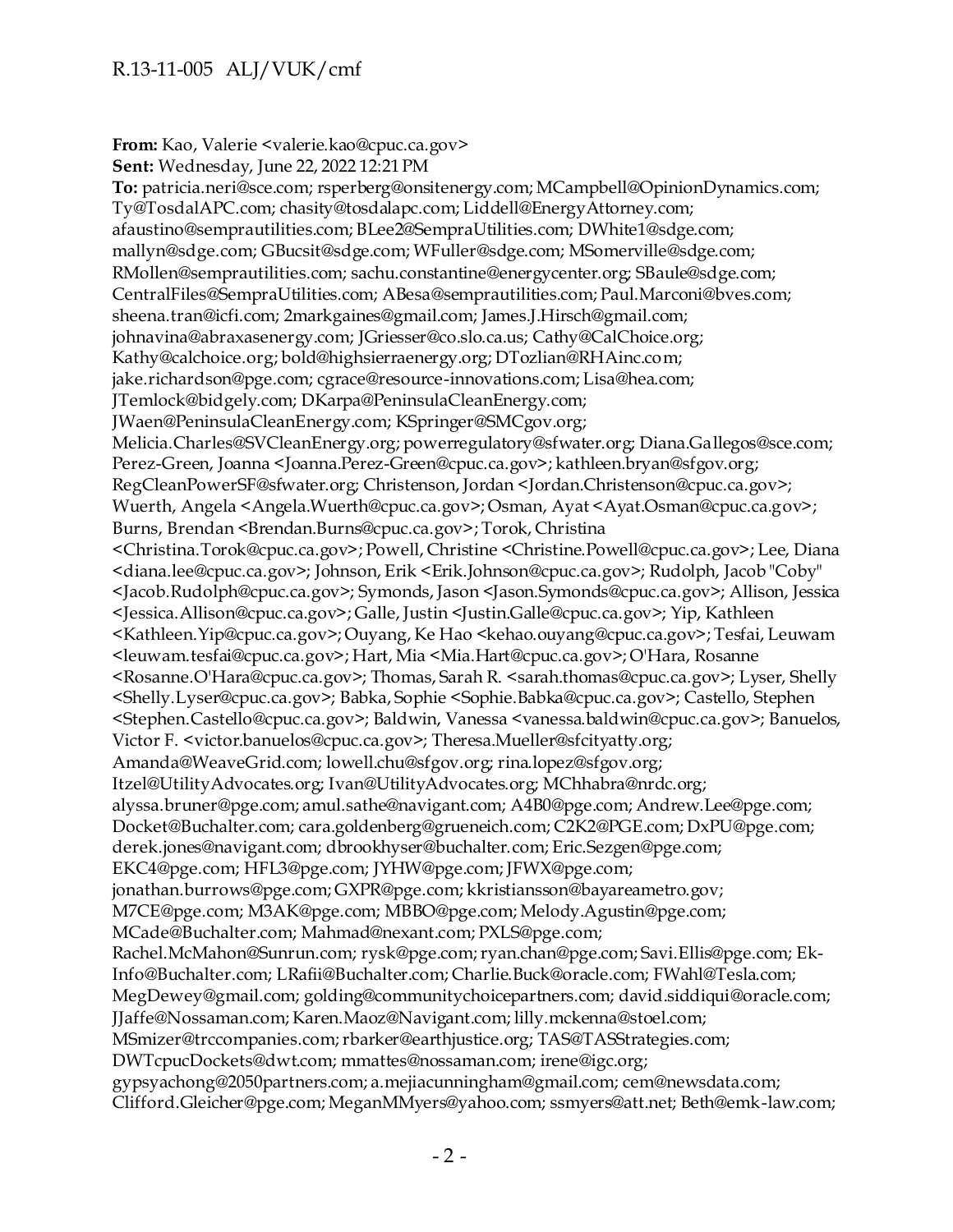M2VD@pge.com; RCounihan@NestLabs.com; dianmg52@gmail.com; SteveShallenberger@gmail.com; andrew@arc-alternatives.com; jim@betterclimate.info; mmarchant@frontierenergy.com; Benjamin.Bodell@bbklaw.com; floyd.keneipp@tierrarc.com; JSchoullis@AppliedEnergyGroup.com; cadickerson@cadconsulting.biz; allan@luciddg.com; policy@cedmc.org; erin.malcolm-brandt@energycenter.org; CPUCproceedings@frontierenergy.com; ltan@frontierenergy.com; mary@groundedresearch.com; Ana.Boyd@SierraClub.org; BMenten@ebce.org; brittany.candell@dnvgl.com; bboyce@energy-solution.com; Chenrikson@trcsolutions.com; harnold@opiniondynamics.com; nick.brod@dnvgl.com; nihal.shrinath@sierraclub.org; opatterson@opiniondynamics.com; Rachel.Golden@SierraClub.org; tbuhr@opiniondynamics.com; policy@common-spark.com; JSKromer@mac.com; DGenter@mceCleanEnergy.org; JKopyciok-Lande@MCEcleanEnergy.org; john@proctoreng.com; MStano@MCEcleanEnergy.org; NMalcolm@MCEcleanEnergy.org; SChen@mceCleanEnergy.org; mpa@alcantar-law.com; Info@WHPA-inc.org; hankryan2003@yahoo.com; JenHolmesBiz@gmail.com; demetra.mcbride@ceo.sccgov.org; natalie.deleon@ceo.sccgov.org; dreynolds@ers-inc.com; Kari.Smith@SanJoseCa.gov; Taylor.knecht@sanjoseca.gov; willie.calvin@sanjoseca.gov; Luisa.Elkins@SanJoseCa.gov; Berlin@SusieBerlinLaw.com; JFerrari@ConSol.ws; lcasey@sctainfo.org; SShupe@SonomaCleanPower.org; anne.policysolutions@gmail.com; ACissna@RedwoodEnergy.org; pterry@redwoodenergy.org; smita.gupta@itron.com; DHou@caiso.com; JGuan@caiso.com; JPinjuv@caiso.com; rmilward@mcr-group.com; Hlavka, Eileen <Eileen.Hlavka@cpuc.ca.gov>; Choukeir, Ali <Ali.Choukeir@cpuc.ca.gov>; TBrunello@Outlook.com; cbermel@politico.com; Darcie.Houck@energy.ca.gov; DGibbs@Treasurer.ca.gov; Eric.Knops@energy.ca.gov; jgibson@DowneyBrand.com; Chew, Kristien "Kristy" <Kristien.Chew@cpuc.ca.gov>; Nicholas.Janusch@energy.ca.gov; Gong, Peng <Peng.Gong@cpuc.ca.gov>; RobertPrm@gmail.com; blaising@braunlegal.com; ssanders@cailg.com; SMills@Treasurer.ca.gov; Trimming, Tovah <Tovah.Trimming@cpuc.ca.gov>; Holtby, Travis <Travis.Holtby@cpuc.ca.gov>; Brian.Samuelson@energy.ca.gov; LMH@esLawFirm.com; elsi@caliberstrat.com; rl@eslawfirm.com; IKearney@WEAWlaw.com; rob@clfp.com; Tang, Genesis <Genesis.Tang@cpuc.ca.gov>; ATrowbridge@DayCarterMurphy.com; bsimcox@nexant.com **From:** Kao, Valerie <valerie.kao@cpuc.ca.gov>

**Sent:** Wednesday, June 22, 2022 12:19 PM

**To:** Sara Gersen <sgersen@earthjustice.org>; CarmelitaM@greenlining.org; CCormany@EfficiencyFirstCa.org; evelyn@cal-cca.org; Jennyb@abag.ca.gov; Jennifer.ReyesLagunero@pge.com; jon@McHughEnergy.com; lettenson@nrdc.org; mfields@joulesmart.com; KTaddonio@IGSD.org; dgilligan@naesco.org; RobF@ncihvac.com; KAnderson@OccamsConsulting.com; John@greenfan.co; Policy@PowerTakeOff.com; justin@SimpleEnergy.com; Mona.Tierney-Lloyd@Enel.com; HAJones@SoCalGas.com; Sara Gersen <sgersen@earthjustice.org>; MSLe@isd.LAcounty.gov; Anne@Enervee.com; paul@syzergy.org; Douglass@EnergyAttorney.com; Douglass@EnergyAttorney.com; Angela.Whatley@sce.com; Samir@TosdalAPC.com; Anna.Lowe@sandag.org; FOrtlieb@SanDiego.gov; Sephra.Ninow@EnergyCenter.org; EMartin8@SDGE.com; godero@goreadusa.org; cdailey@wrcog.us; Matt.Clark@SynergyCompanies.org; Ryan.Baron@bbklaw.com; CPerkins@EnergyCoalition.org; Alejandra.Tellez@ventura.org; APrice@CECmail.org; AWatkins@Co.Santa-Barbara.ca.us; tkeith@co.slo.ca.us; CKalashian@pesc.com; ABerteaud@ambag.org; MGardner@Resource-Innovations.com;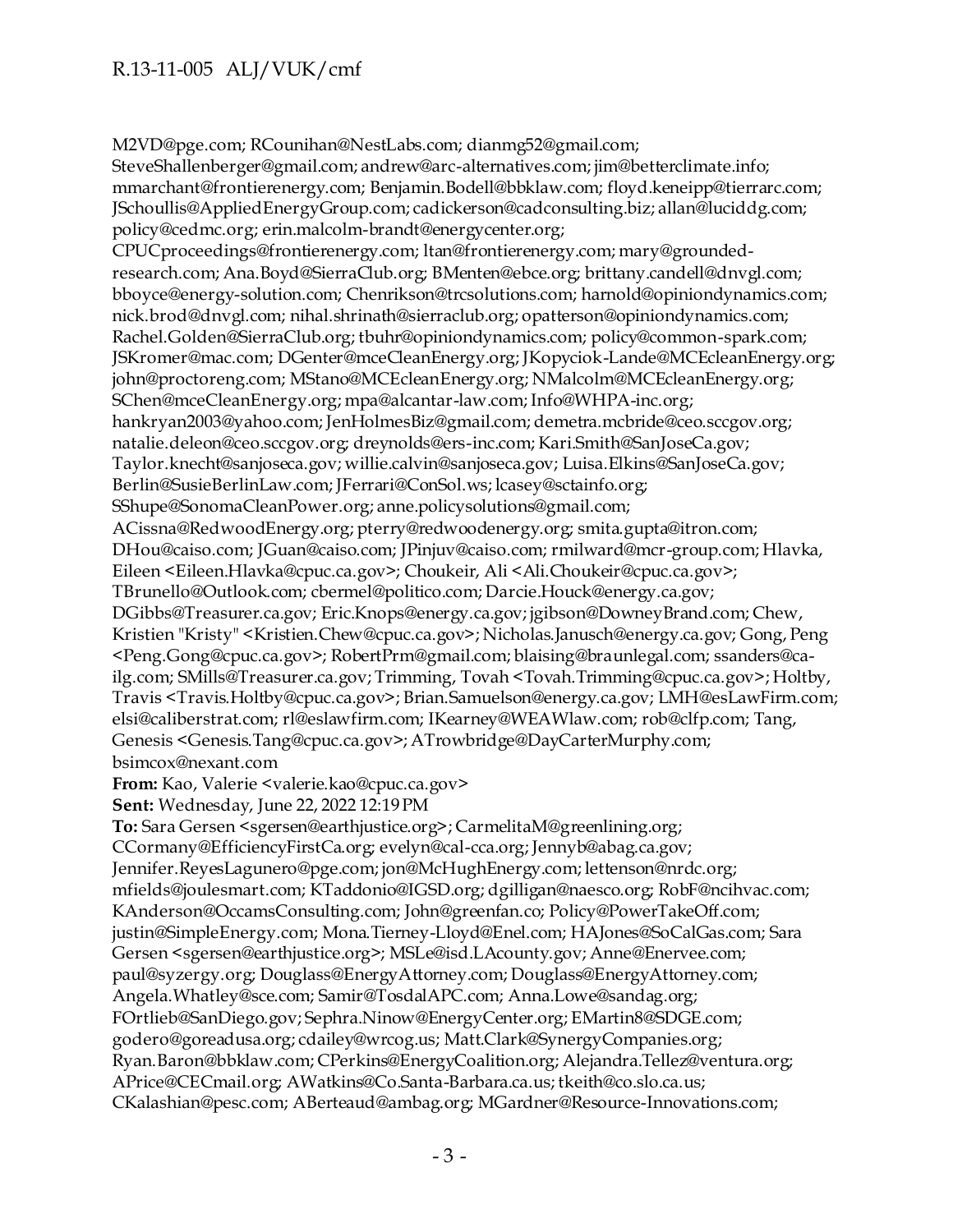steve@hea.com; adam@gridium.com; DLee@SMCgov.org; Abhay@bidgely.com; Theresa.Cho@sfcityatty.org; Clay, Christopher <christopher.clay@cpuc.ca.gov>; brightline.cpuc@brightlinedefense.org; hayley@turn.org; James@UtilityAdvocates.org; JGuild@Enovity.com; RossN@BlueGreenAlliance.org; LKoehler@edf.org; FJackson.Stoddard@MorganLewis.com; NSheriff@Buchalter.com; California@Oracle.com; BCragg@GoodinMacbride.com; skrasnow@firstfuel.com; VidhyaPrabhakaran@dwt.com; steven@moss.net; PublicSubmission@ImInControl.com; RFried@AALRR.com; Chaz511@comcast.net; JerryL@abag.ca.gov; Policy@CEDMC.org; Margaret.Miller@Engie.com; bruce@builditgreen.org; FBoediarto@ebce.org; EastBayEnergyWatch@stopwaste.org; kelsey@kw-engineering.com; kcornish@energy-solution.com; california.regulatory@codecycle.com; Hatton@RisingSunEnergy.org; MCallahan@mceCleanEnergy.org; Carmen@Recurve.com; Cori.Jackson@CaEnergyAlliance.org; maldridge@ecoact.org; Lynne.Lampros@SanJoseCa.gov; NReardon@SonomaCleanPower.org; Suzanne.Smith@RCPA.ca.gov; mmarshall@redwoodenergy.org; KMessner@aham.org; Eric@CoalitionofEnergyUsers.org; Peffer@BraunLegal.com; Peffer@BraunLegal.com; jim.hawley@deweysquare.com; Wynne@BraunLegal.com; Fernandez@BraunLegal.com; Fernandez@BraunLegal.com; Nava@BraunLegal.com; TEnslow@AdamsBroadwell.com; tenslow@adamsbroadwell.com; TEnslow@adamsbroadwell.com; john@clfp.com; KMills@cfbf.com; kathy@verified.co; Robert@RMA-energy.com; jbelais@neea.org; SamS@jacoinc.net; lwebster@facilityenergysolutions.com; tom@ucons.com; jake@energysavvy.com; YLu1@sdge.com; oxv5@pge.com; Alex.Kang@itron.com; talex.osteen@pacificorp.com; Alex.Porteshawver@energycenter.org; aricklefs@energycoalition.org; avalenti@mcecleanenergy.org; astover@mceCleanEnergy.org; allen.lee@cadmusgroup.com; arago@qcsca.com; akp.servicelist@gmail.com; Annette.Beitel@futee.biz; acgraham@ocpower.org; akawnov@yahoo.com; AMontoy2@SoCalGas.com; Barbara@BarkovichAndYap.com; B3BX@pge.com; bramirez@opiniondynamics.com; RQSW@PGE.COM; brian@theadhocgroup.com; b2sg@pge.com; cgavina@socalgas.com; cruiz@socalgas.com; CarmenlBest@gmail.com; cyin@yinsight.net; ccchen@san.rr.com; CMFH@pge.com; regrelcpuccases@pge.com; YXT5@pge.com; Chris.He@Enervee.com; C6SG@pge.com; charlie.buck@oracle.com; C.Kolbinger@sonnen-batterie.com; codyc@lincus.com; Cory.scott@pacificorp.com; craigtyler@comcast.net; DFranz@Tesla.com; darren@brblawgroup.com; deggers@socalgas.com; dchou@mcecleanenergy.org; don.arambula@outlook.com; d6cx@pge.com; EFFProcurement@trccompanies.com; eli.caudill@clearesult.com; Eli.Harland@energy.ca.gov; Jacobsohn, Ely <Ely.Jacobsohn@cpuc.ca.gov>; Eric.Eberhardt@ucop.edu; FCraig@isd.lacounty.gov; frank@fas-home.net; gperalta@mcecleanenergy.org; GStaples@MendotaGroup.com; HalleyF@gmail.com; HDF2@pge.com; hanna.grene@energycenter.org; HHK6@pge.com; hbringas@socalgas.com; J8FH@PGE.COM; jop1@pge.com; jane.peters@researchintoaction.com; Jay.Murdoch@OwensCorning.com; jean.shelton@itron.com; JPalombo@sdge.com; jkreutzer@mcecleanenergy.org; jgreen@mcecleanenergy.org; J3RU@PGE.COM; jcohen@isd.lacounty.gov; j6wv@pge.com; JohnC@Quantum-ea.com; jjones@bpi.org; jlande@mcecleanenergy.org; Kavya@UtilityDive.com; Kaylee.DAmico@treasurer.ca.gov; kknutsen@brightpower.com; KKValenzuela@semprautilities.com; kim@southbaycities.org; lrothschild@energycoalition.org; LJGJ@pge.com; lester.sapitula@pge.com; E3LE@pge.com; Lindsey.Hawes@energycenter.org; LLAA@pge.com; mcosta@energycoalition.org; Mark.Sippola@arb.ca.gov;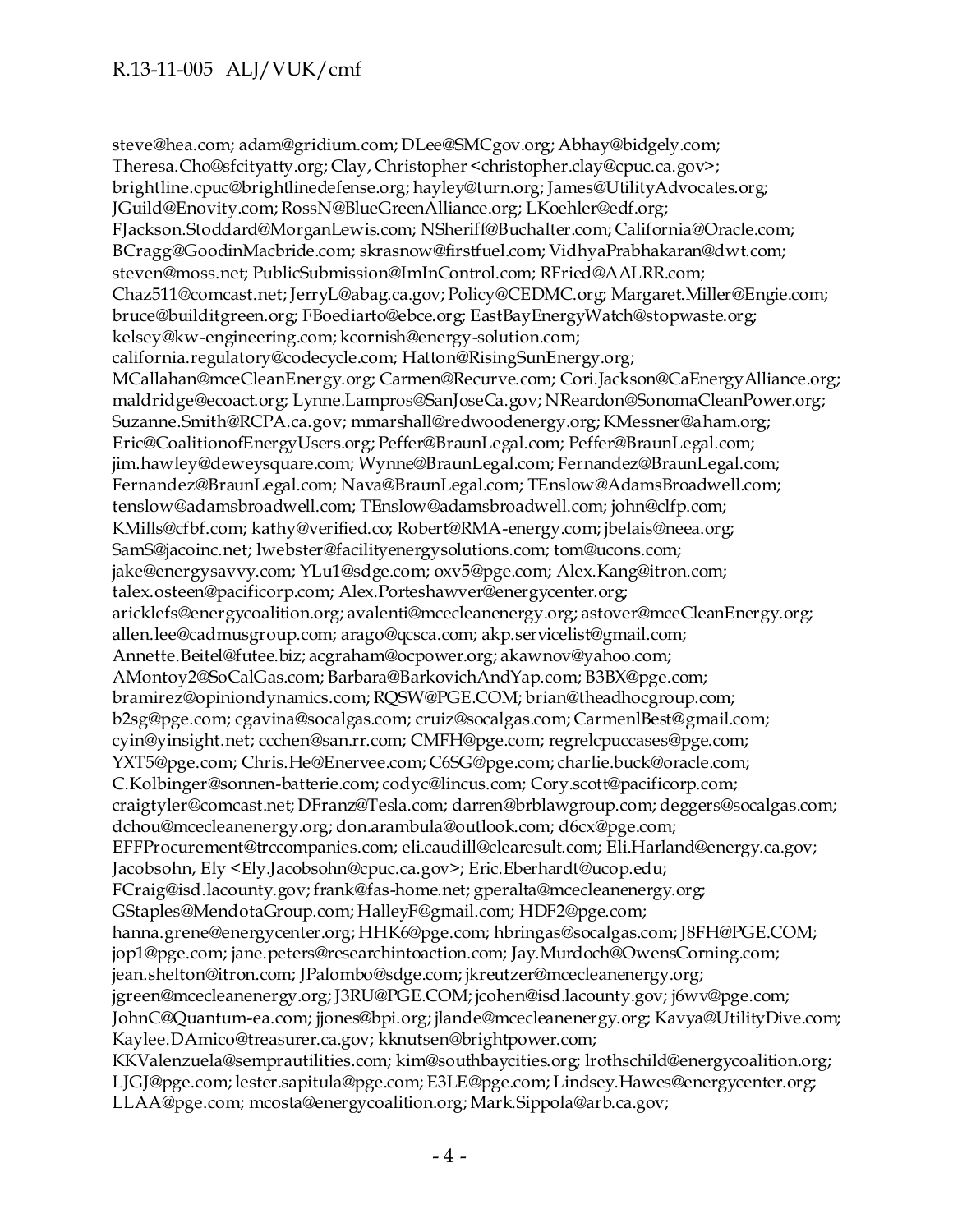MattB@REVsustainability.com; MVespa@Earthjustice.org; regulatory@mceCleanEnergy.org; Meghan.Dewey@pge.com; Melanie.Salaiz@sce.com; mborgeson@nrdc.org; mnguyen@energycoalition.org; MYee2@SempraUtilities.com; mike.rufo@itron.com; mistib@comcast.net; myron.j.graessle@lmco.com; Nancy.Goddard@pacificorp.com; nsaracino@weawlaw.com; Nate.Larsen@PacifiCorp.com; nikhilvgandhi@gmail.com; PatrickFerguson@dwt.com; PATRICKN@LINCUS.COM; pmiller@nrdc.org; Peter.Schaffer@PacifiCorp.com; ptanios@socalgas.com; qvallery@mcecleanenergy.org; rhausheer@energycoalition.org; regulatory@braunlegal.com; ramon@ucdavis.edu; RDR@MaromaES.com; scmr@pge.com; SRojas2@semprautilities.com; shahana.samiullah@sce.com; Stephen.Gunther@EnergyCenter.org; Steven@IEPA.com; Tamara.D@ecobee.com; Rasmussen@evergreenecon.com; tolsen@energycoalition.org; Kao, Valerie <valerie.kao@cpuc.ca.gov>; vmapulagarcia@sdge.com; V1CN@pge.com; Bill.Heberger@Treasurer.ca.gov; CaliforniaDockets@PacifiCorp.com; Regulatory@ebce.org; Regulatory@cal-cca.org; Subscriptions@HerterEnergy.com; rekl@pge.com; BKates@OpinionDynamics.com; ja@verticalresearchpartners.com; Gregory.Reiss@CentenusLP.com; Diamond@EnergyHub.net; kier@energyhub.net; ekaboli@earthjustice.org; rhupart@solarelectricpower.org; ALuna@Earthjustice.org; KJohnson@JohnsonConsults.com; mswenka@willdan.com; rholmes@arcainc.com; jcameron@arcainc.com; BenL@NCIhvac.com; CPUCdockets@eq-research.com; DavidClarkFamily@gmail.com; JulieEnergyEfficiency@gmail.com; cynthiakmitchell@gmail.com; AKwok@SoCalGas.com; anih@SempraUtilities.com; ASteinberg@SempraUtilities.com; bpiiru@socalgas.com; BJohnston@socalgas.com; Mandelbaum, Caryn L. <Caryn.Mandelbaum@cpuc.ca.gov>; Wynn, Cheryl <Cheryl.Wynn@cpuc.ca.gov>; CSierzant@semprautilities.com; DHanway@SempraUtilities.com; DKim@semprautilities.com; DClifton@SempraUtilities.com; EBaires@SempraUtilities.com; EGressle@SoCalGas.com; EPalermo@SempraUtilities.com; JLSalazar@SoCalGas.com; jjmartinez@semprautilities.com; Levine, Jessica "Jessie" <Jessica.Levine@cpuc.ca.gov>; JMock@SempraUtilities.com; JKwok@SempraUtilities.com; Kulkarni, Kapil <Kapil.Kulkarni@cpuc.ca.gov>; KEhsani@SoCalGas.com; KSides@socalgas.com; KHuliganga@SoCalGas.com; layala@semprautilities.com; mhuerta@semprautilities.com; PWu@SoCalGas.com; PDeang@SoCalGas.com; RVanDerLeeden@SempraUtilities.com; SGonzalez9@SoCalGas.com; SGarza@SoCalGas.com; TTarango@SoCalGas.com; VSGOMEZ@SEMPRAUTILITIES.COM; Lemma, Yeshi <Yeshi.Lemma@cpuc.ca.gov>; CHVaquerano@SALEF.org; NBarba@frontierenergy.com; NBarba@bki.com; sahar.abbaszadeh@arup.com; lmedina@isd.lacounty.gov; JSalazar3@SoCalGas.com; KMowery@SoCalGas.com; MJimenez2@SoCalGas.com; iGoodman@JustEnergy.com; klatt@energyattorney.com; gwiltsee@gmail.com; Basu@GESusa.org; Aimee.wong@sce.com; Brandon.Sanders@sce.com; case.admin@sce.com; charisse.burnett@sce.com; David.gomez@sce.com; ElizabethB.Gomez@sce.com; janet.combs@sce.com; Kapil.Bhagvan@sce.com; Kellvin.Anaya@sce.com; Lisa.Mau@sce.com; tory.weber@sce.com **Cc:** ALJ\_Support ID <alj\_supportid@cpuc.ca.gov>; ALJ Docket Office <ALJ\_Docket\_Office@cpuc.ca.gov>; ALJ Process <alj\_process@cpuc.ca.gov> **Subject:** R1311005 email ruling granting Sierra Club request to vacate June 16, 2022 reply and to file an amended reply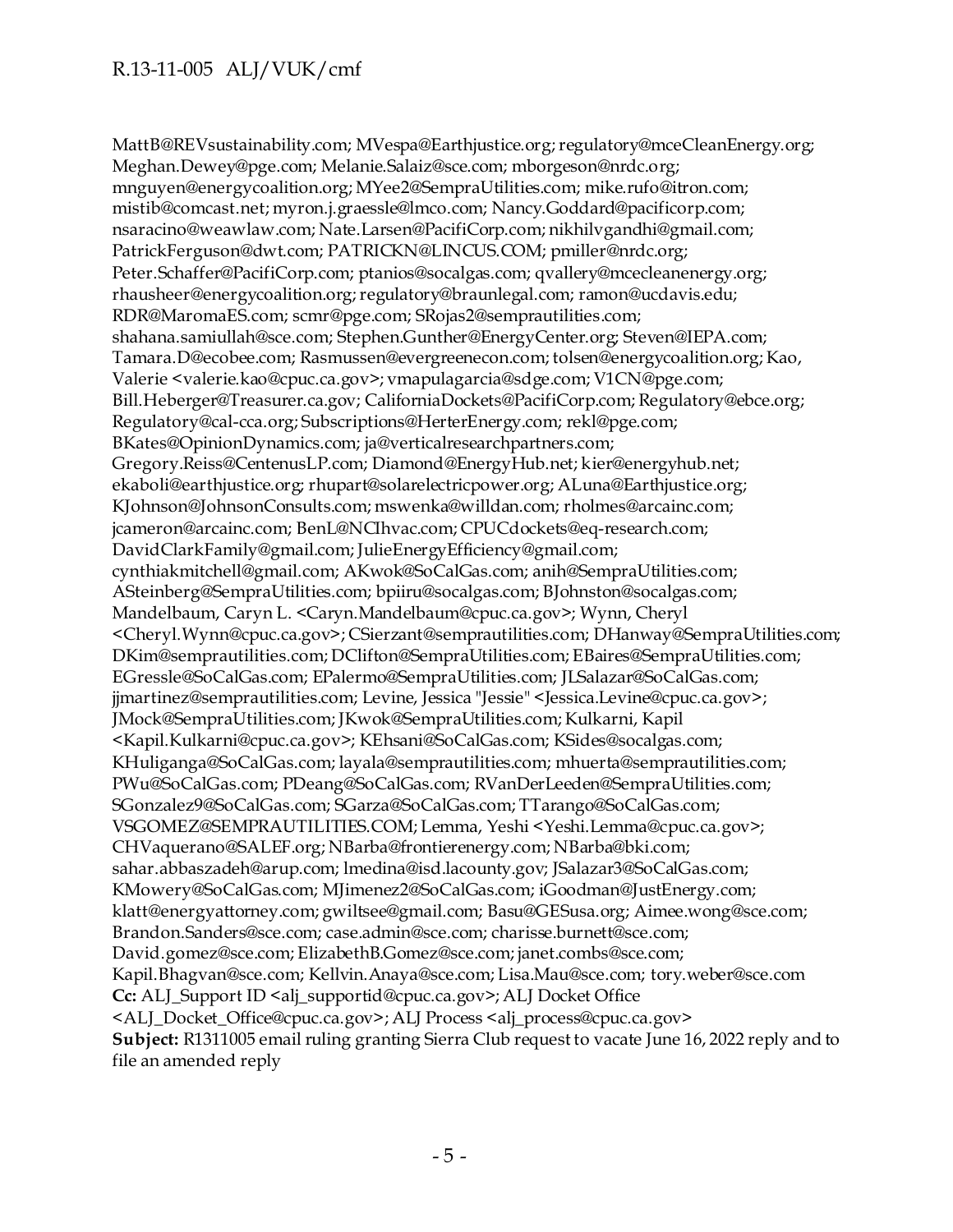To the service list of Rulemaking 13-11-005,

This email ruling grants Sierra Club's request to vacate its June 16, 2022 reply and to file an amended version. Sierra Club shall file and serve its amended reply no later than June 28, 2022.

IT IS SO RULED.

#### The Commission's Docket Office shall formally file this email ruling.

Note: I have divided distribution of this email ruling to avoid rejection by servers.

**Valerie U. Kao** (she, her) Administrative Law Judge California Public Utilities Commission

Notice: This communication may contain confidential and/or legally privileged information for the use of the intended recipient(s). Unauthorized use or disclosure is prohibited. If you are not the intended recipient, please contact the sender and destroy all copies of the communication.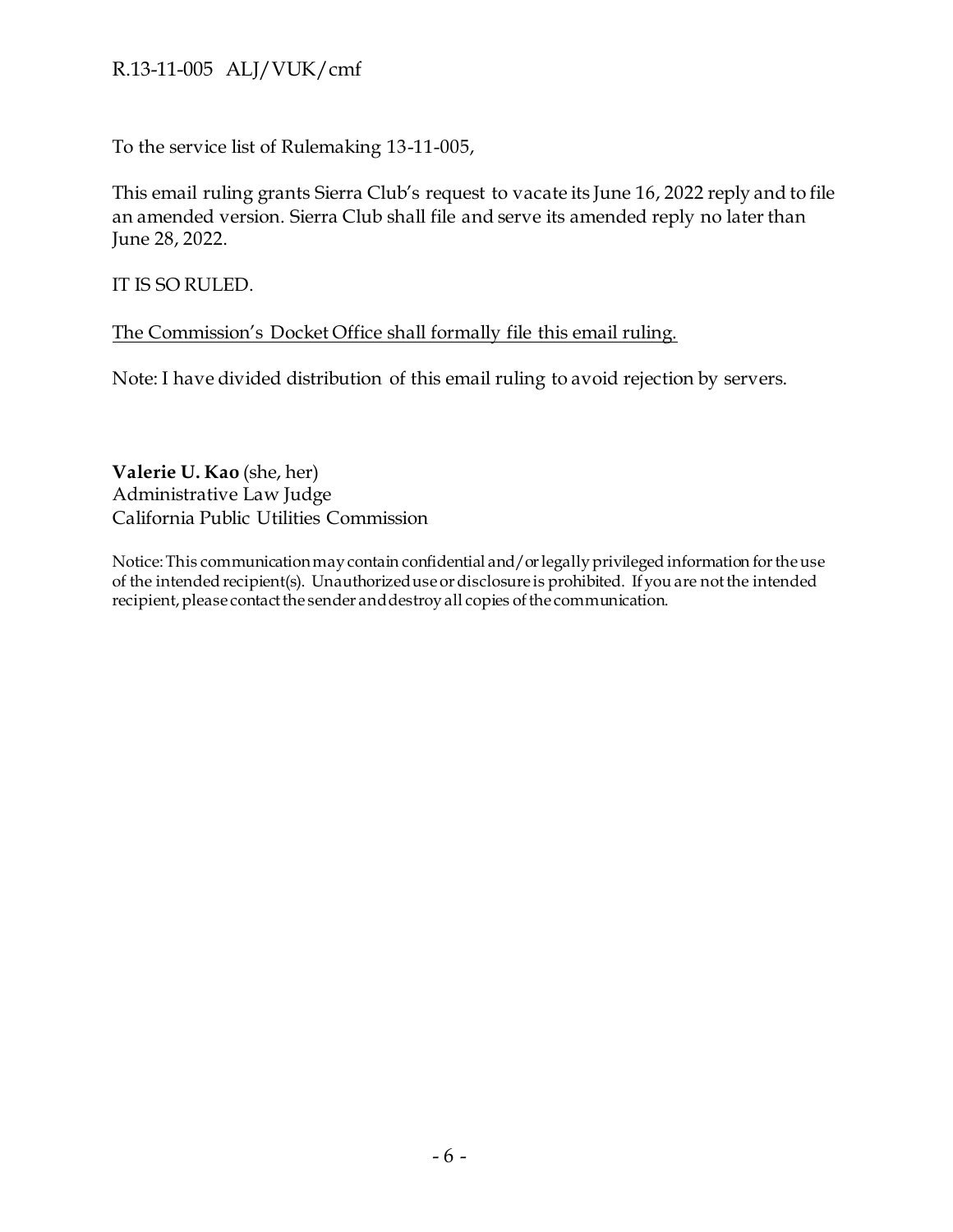#### From: Sara Gersen [<sgersen@earthjustice.org>](mailto:sgersen@earthjustice.org)

**Date:** Wednesday, June 22, 2022 at 12:04 PM **To:** Kao, Valerie [<valerie.kao@cpuc.ca.gov>](mailto:valerie.kao@cpuc.ca.gov)[, ana.boyd@sierraclub.org](mailto:ana.boyd@sierraclub.org) [<ana.boyd@sierraclub.org>](mailto:ana.boyd@sierraclub.org)[, carmelitam@greenlining.org](mailto:carmelitam@greenlining.org) [<carmelitam@greenlining.org>](mailto:carmelitam@greenlining.org), [ccormany@efficiencyfirstca.org](mailto:ccormany@efficiencyfirstca.org) [<ccormany@efficiencyfirstca.org>](mailto:ccormany@efficiencyfirstca.org), [evelyn@cal-cca.org](mailto:evelyn@cal-cca.org) [<evelyn@cal-cca.org>](mailto:evelyn@cal-cca.org)[, jennyb@abag.ca.gov](mailto:jennyb@abag.ca.gov) [<jennyb@abag.ca.gov>](mailto:jennyb@abag.ca.gov), [jennifer.reyeslagunero@pge.com](mailto:jennifer.reyeslagunero@pge.com) [<jennifer.reyeslagunero@pge.com](mailto:jennifer.reyeslagunero@pge.com)>, [jon@mchughenergy.com<jon@mchughenergy.com>](mailto:jon@mchughenergy.com)[, lettenson@nrdc.org](mailto:lettenson@nrdc.org) [<lettenson@nrdc.org>](mailto:lettenson@nrdc.org)[, mfields@joulesmart.com](mailto:mfields@joulesmart.com) [<mfields@joulesmart.com>](mailto:mfields@joulesmart.com), [ktaddonio@igsd.org](mailto:ktaddonio@igsd.org) [<ktaddonio@igsd.org>](mailto:ktaddonio@igsd.org)[, dgilligan@naesco.org](mailto:dgilligan@naesco.org) [<dgilligan@naesco.org>](mailto:dgilligan@naesco.org), [robf@ncihvac.com](mailto:robf@ncihvac.com) [<robf@ncihvac.com>](mailto:robf@ncihvac.com), [kanderson@occamsconsulting.com](mailto:kanderson@occamsconsulting.com) [<kanderson@occamsconsulting.com>](mailto:kanderson@occamsconsulting.com)[, john@greenfan.co](mailto:john@greenfan.co) [<john@greenfan.co](mailto:john@greenfan.co)>, [policy@powertakeoff.com<policy@powertakeoff.com>](mailto:policy@powertakeoff.com)[, justin@simpleenergy.com](mailto:justin@simpleenergy.com) [<justin@simpleenergy.com>](mailto:justin@simpleenergy.com)[, mona.tierney-lloyd@enel.com<mona.tierney-lloyd@enel.com](mailto:mona.tierney-lloyd@enel.com)>, [hajones@socalgas.com](mailto:hajones@socalgas.com) [<hajones@socalgas.com>](mailto:hajones@socalgas.com)[, msle@isd.lacounty.gov](mailto:msle@isd.lacounty.gov) [<msle@isd.lacounty.gov>](mailto:msle@isd.lacounty.gov)[, anne@enervee.com<anne@enervee.com](mailto:anne@enervee.com)>[, paul@syzergy.org](mailto:paul@syzergy.org) [<paul@syzergy.org>](mailto:paul@syzergy.org)[, douglass@energyattorney.com](mailto:douglass@energyattorney.com) [<douglass@energyattorney.com>](mailto:douglass@energyattorney.com), [angela.whatley@sce.com](mailto:angela.whatley@sce.com) [<angela.whatley@sce.com>](mailto:angela.whatley@sce.com)[, samir@tosdalapc.com](mailto:samir@tosdalapc.com) [<samir@tosdalapc.com>](mailto:samir@tosdalapc.com), [anna.lowe@sandag.org](mailto:anna.lowe@sandag.org) [<anna.lowe@sandag.org>](mailto:anna.lowe@sandag.org), [fortlieb@sandiego.gov](mailto:fortlieb@sandiego.gov) [<fortlieb@sandiego.gov>](mailto:fortlieb@sandiego.gov)[, sephra.ninow@energycenter.org](mailto:sephra.ninow@energycenter.org) [<sephra.ninow@energycenter.org>](mailto:sephra.ninow@energycenter.org)[, emartin8@sdge.com<emartin8@sdge.com>](mailto:emartin8@sdge.com), [godero@goreadusa.org](mailto:godero@goreadusa.org) [<godero@goreadusa.org>](mailto:godero@goreadusa.org)[, cdailey@wrcog.us](mailto:cdailey@wrcog.us) [<cdailey@wrcog.us>](mailto:cdailey@wrcog.us), [matt.clark@synergycompanies.org](mailto:matt.clark@synergycompanies.org) [<matt.clark@synergycompanies.org>](mailto:matt.clark@synergycompanies.org), [ryan.baron@bbklaw.com](mailto:ryan.baron@bbklaw.com) [<ryan.baron@bbklaw.com>](mailto:ryan.baron@bbklaw.com)[, cperkins@energycoalition.org](mailto:cperkins@energycoalition.org) [<cperkins@energycoalition.org>](mailto:cperkins@energycoalition.org), [alejandra.tellez@ventura.org](mailto:alejandra.tellez@ventura.org) [<alejandra.tellez@ventura.org>](mailto:alejandra.tellez@ventura.org), [aprice@cecmail.org](mailto:aprice@cecmail.org) [<aprice@cecmail.org>](mailto:aprice@cecmail.org), [awatkins@co.santa-barbara.ca.us](mailto:awatkins@co.santa-barbara.ca.us) [<awatkins@co.santa-barbara.ca.us>](mailto:awatkins@co.santa-barbara.ca.us)[, tkeith@co.slo.ca.us](mailto:tkeith@co.slo.ca.us) [<tkeith@co.slo.ca.us>](mailto:tkeith@co.slo.ca.us), [ckalashian@pesc.com](mailto:ckalashian@pesc.com) [<ckalashian@pesc.com>](mailto:ckalashian@pesc.com), [aberteaud@ambag.org](mailto:aberteaud@ambag.org) [<aberteaud@ambag.org>](mailto:aberteaud@ambag.org)[, mgardner@resource-innovations.com](mailto:mgardner@resource-innovations.com) [<mgardner@resource](mailto:mgardner@resource-innovations.com)[innovations.com>](mailto:mgardner@resource-innovations.com)[, steve@hea.com<steve@hea.com](mailto:steve@hea.com)>[, adam@gridium.com](mailto:adam@gridium.com) [<adam@gridium.com>](mailto:adam@gridium.com), [dlee@smcgov.org](mailto:dlee@smcgov.org) [<dlee@smcgov.org>](mailto:dlee@smcgov.org)[, abhay@bidgely.com](mailto:abhay@bidgely.com) [<abhay@bidgely.com>](mailto:abhay@bidgely.com)[, theresa.cho@sfcityatty.org](mailto:theresa.cho@sfcityatty.org) [<theresa.cho@sfcityatty.org>](mailto:theresa.cho@sfcityatty.org), Clay, Christopher [<christopher.clay@cpuc.ca.gov>](mailto:christopher.clay@cpuc.ca.gov), [brightline.cpuc@brightlinedefense.org](mailto:brightline.cpuc@brightlinedefense.org) [<brightline.cpuc@brightlinedefense.org>](mailto:brightline.cpuc@brightlinedefense.org)[, hayley@turn.org](mailto:hayley@turn.org) [<hayley@turn.org>](mailto:hayley@turn.org), [james@utilityadvocates.org](mailto:james@utilityadvocates.org) [<james@utilityadvocates.org>](mailto:james@utilityadvocates.org)[, jguild@enovity.com](mailto:jguild@enovity.com) [<jguild@enovity.com>](mailto:jguild@enovity.com)[, rossn@bluegreenalliance.org](mailto:rossn@bluegreenalliance.org) [<rossn@bluegreenalliance.org>](mailto:rossn@bluegreenalliance.org), [lkoehler@edf.org](mailto:lkoehler@edf.org) [<lkoehler@edf.org>](mailto:lkoehler@edf.org)[, fjackson.stoddard@morganlewis.com](mailto:fjackson.stoddard@morganlewis.com) [<fjackson.stoddard@morganlewis.com>](mailto:fjackson.stoddard@morganlewis.com)[, nsheriff@buchalter.com](mailto:nsheriff@buchalter.com) [<nsheriff@buchalter.com>](mailto:nsheriff@buchalter.com), [california@oracle.com](mailto:california@oracle.com) [<california@oracle.com>](mailto:california@oracle.com), [bcragg@goodinmacbride.com](mailto:bcragg@goodinmacbride.com) [<bcragg@goodinmacbride.com>](mailto:bcragg@goodinmacbride.com), [skrasnow@firstfuel.com](mailto:skrasnow@firstfuel.com) [<skrasnow@firstfuel.com>](mailto:skrasnow@firstfuel.com), [VidhyaPrabhakaran@dwt.com](mailto:VidhyaPrabhakaran@dwt.com) [<VidhyaPrabhakaran@dwt.com>](mailto:VidhyaPrabhakaran@dwt.com)[, steven@moss.net](mailto:steven@moss.net) [<steven@moss.net](mailto:steven@moss.net)>[, publicsubmission@imincontrol.com](mailto:publicsubmission@imincontrol.com) [<publicsubmission@imincontrol.com>](mailto:publicsubmission@imincontrol.com), [rfried@aalrr.com](mailto:rfried@aalrr.com) [<rfried@aalrr.com>](mailto:rfried@aalrr.com),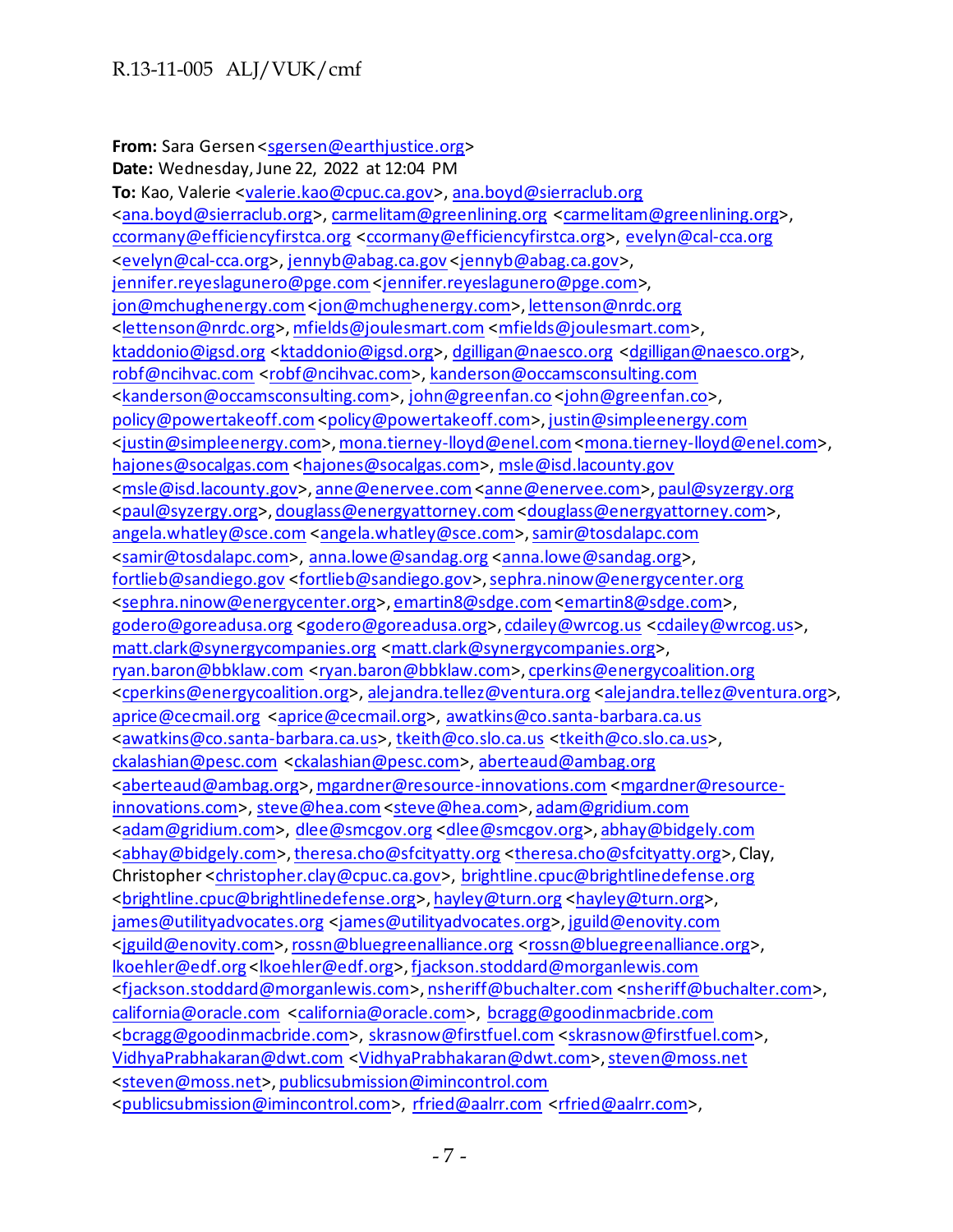[chaz511@comcast.net](mailto:chaz511@comcast.net) [<chaz511@comcast.net>](mailto:chaz511@comcast.net), [jerryl@abag.ca.gov](mailto:jerryl@abag.ca.gov) [<jerryl@abag.ca.gov>](mailto:jerryl@abag.ca.gov), [policy@cedmc.org](mailto:policy@cedmc.org) [<policy@cedmc.org>](mailto:policy@cedmc.org)[, margaret.miller@engie.com](mailto:margaret.miller@engie.com) [<margaret.miller@engie.com>](mailto:margaret.miller@engie.com), [bruce@builditgreen.org](mailto:bruce@builditgreen.org) [<bruce@builditgreen.org>](mailto:bruce@builditgreen.org), [fboediarto@ebce.org](mailto:fboediarto@ebce.org) [<fboediarto@ebce.org>](mailto:fboediarto@ebce.org)[, eastbayenergywatch@stopwaste.org](mailto:eastbayenergywatch@stopwaste.org) [<eastbayenergywatch@stopwaste.org>](mailto:eastbayenergywatch@stopwaste.org)[, kelsey@kw-engineering.com<kelsey@kw](mailto:kelsey@kw-engineering.com)[engineering.com>](mailto:kelsey@kw-engineering.com)[, kcornish@energy-solution.com](mailto:kcornish@energy-solution.com) [<kcornish@energy-solution.com>](mailto:kcornish@energy-solution.com), [california.regulatory@codecycle.com](mailto:california.regulatory@codecycle.com) [<california.regulatory@codecycle.com>](mailto:california.regulatory@codecycle.com), [hatton@risingsunenergy.org](mailto:hatton@risingsunenergy.org) [<hatton@risingsunenergy.org>](mailto:hatton@risingsunenergy.org)[, mcallahan@mcecleanenergy.org](mailto:mcallahan@mcecleanenergy.org) [<mcallahan@mcecleanenergy.org>](mailto:mcallahan@mcecleanenergy.org)[, carmen@recurve.com](mailto:carmen@recurve.com) [<carmen@recurve.com>](mailto:carmen@recurve.com), [cori.jackson@caenergyalliance.org](mailto:cori.jackson@caenergyalliance.org) [<cori.jackson@caenergyalliance.org>](mailto:cori.jackson@caenergyalliance.org), [maldridge@ecoact.org](mailto:maldridge@ecoact.org) [<maldridge@ecoact.org>](mailto:maldridge@ecoact.org), [lynne.lampros@sanjoseca.gov](mailto:lynne.lampros@sanjoseca.gov) [<lynne.lampros@sanjoseca.gov>](mailto:lynne.lampros@sanjoseca.gov)[, nreardon@sonomacleanpower.org](mailto:nreardon@sonomacleanpower.org) [<nreardon@sonomacleanpower.org>](mailto:nreardon@sonomacleanpower.org)[, suzanne.smith@rcpa.ca.gov](mailto:suzanne.smith@rcpa.ca.gov) [<suzanne.smith@rcpa.ca.gov>](mailto:suzanne.smith@rcpa.ca.gov)[, mmarshall@redwoodenergy.org](mailto:mmarshall@redwoodenergy.org) [<mmarshall@redwoodenergy.org>](mailto:mmarshall@redwoodenergy.org)[, kmessner@aham.org](mailto:kmessner@aham.org) [<kmessner@aham.org>](mailto:kmessner@aham.org), [eric@coalitionofenergyusers.org](mailto:eric@coalitionofenergyusers.org) [<eric@coalitionofenergyusers.org>](mailto:eric@coalitionofenergyusers.org)[, peffer@braunlegal.com](mailto:peffer@braunlegal.com) [<peffer@braunlegal.com>](mailto:peffer@braunlegal.com)[, jim.hawley@deweysquare.com](mailto:jim.hawley@deweysquare.com) [<jim.hawley@deweysquare.com](mailto:jim.hawley@deweysquare.com)>, [wynne@braunlegal.com](mailto:wynne@braunlegal.com) [<wynne@braunlegal.com>](mailto:wynne@braunlegal.com)[, fernandez@braunlegal.com](mailto:fernandez@braunlegal.com) [<fernandez@braunlegal.com>](mailto:fernandez@braunlegal.com)[, nava@braunlegal.com](mailto:nava@braunlegal.com) [<nava@braunlegal.com>](mailto:nava@braunlegal.com), [tenslow@adamsbroadwell.com](mailto:tenslow@adamsbroadwell.com) [<tenslow@adamsbroadwell.com>](mailto:tenslow@adamsbroadwell.com)[, john@clfp.com](mailto:john@clfp.com) [<john@clfp.com>](mailto:john@clfp.com)[, kmills@cfbf.com](mailto:kmills@cfbf.com) [<kmills@cfbf.com>](mailto:kmills@cfbf.com)[, kathy@verified.co](mailto:kathy@verified.co) [<kathy@verified.co>](mailto:kathy@verified.co)[, robert@rma-energy.com<robert@rma-energy.com>](mailto:robert@rma-energy.com)[, jbelais@neea.org](mailto:jbelais@neea.org) [<jbelais@neea.org>](mailto:jbelais@neea.org)[, sams@jacoinc.net](mailto:sams@jacoinc.net) [<sams@jacoinc.net>](mailto:sams@jacoinc.net), [lwebster@facilityenergysolutions.com](mailto:lwebster@facilityenergysolutions.com) [<lwebster@facilityenergysolutions.com>](mailto:lwebster@facilityenergysolutions.com), [tom@ucons.com](mailto:tom@ucons.com) [<tom@ucons.com>](mailto:tom@ucons.com), jake@energysavvy.com <jake@energysavvy.com>, [ylu1@sdge.com](mailto:ylu1@sdge.com) [<ylu1@sdge.com>](mailto:ylu1@sdge.com)[, oxv5@pge.com](mailto:oxv5@pge.com) [<oxv5@pge.com>](mailto:oxv5@pge.com)[, alex.kang@itron.com](mailto:alex.kang@itron.com) [<alex.kang@itron.com>](mailto:alex.kang@itron.com)[, talex.osteen@pacificorp.com](mailto:talex.osteen@pacificorp.com) [<talex.osteen@pacificorp.com>](mailto:talex.osteen@pacificorp.com), [alex.porteshawver@energycenter.org](mailto:alex.porteshawver@energycenter.org) [<alex.porteshawver@energycenter.org](mailto:alex.porteshawver@energycenter.org)>, [aricklefs@energycoalition.org](mailto:aricklefs@energycoalition.org) [<aricklefs@energycoalition.org>](mailto:aricklefs@energycoalition.org), [avalenti@mcecleanenergy.org](mailto:avalenti@mcecleanenergy.org) [<avalenti@mcecleanenergy.org>](mailto:avalenti@mcecleanenergy.org)[, astover@mcecleanenergy.org](mailto:astover@mcecleanenergy.org) [<astover@mcecleanenergy.org>](mailto:astover@mcecleanenergy.org), allen.lee@cadmusgroup.com <allen.lee@cadmusgroup.com>, [arago@qcsca.com](mailto:arago@qcsca.com) [<arago@qcsca.com>](mailto:arago@qcsca.com), [akp.servicelist@gmail.com](mailto:akp.servicelist@gmail.com) [<akp.servicelist@gmail.com>](mailto:akp.servicelist@gmail.com), [annette.beitel@futee.biz](mailto:annette.beitel@futee.biz) [<annette.beitel@futee.biz](mailto:annette.beitel@futee.biz)>, [acgraham@ocpower.org](mailto:acgraham@ocpower.org) [<acgraham@ocpower.org>](mailto:acgraham@ocpower.org), [akawnov@yahoo.com](mailto:akawnov@yahoo.com) [<akawnov@yahoo.com>](mailto:akawnov@yahoo.com)[, amontoy2@socalgas.com](mailto:amontoy2@socalgas.com) [<amontoy2@socalgas.com>](mailto:amontoy2@socalgas.com), [barbara@barkovichandyap.com](mailto:barbara@barkovichandyap.com) [<barbara@barkovichandyap.com>](mailto:barbara@barkovichandyap.com), [b3bx@pge.com](mailto:b3bx@pge.com) [<b3bx@pge.com>](mailto:b3bx@pge.com)[, bramirez@opiniondynamics.com](mailto:bramirez@opiniondynamics.com) [<bramirez@opiniondynamics.com>](mailto:bramirez@opiniondynamics.com), [rqsw@pge.com](mailto:rqsw@pge.com) [<rqsw@pge.com>](mailto:rqsw@pge.com)[, brian@theadhocgroup.com](mailto:brian@theadhocgroup.com) [<brian@theadhocgroup.com>](mailto:brian@theadhocgroup.com), [b2sg@pge.com](mailto:b2sg@pge.com) [<b2sg@pge.com>](mailto:b2sg@pge.com)[, cgavina@socalgas.com](mailto:cgavina@socalgas.com) [<cgavina@socalgas.com>](mailto:cgavina@socalgas.com), [cruiz@socalgas.com](mailto:cruiz@socalgas.com) [<cruiz@socalgas.com>](mailto:cruiz@socalgas.com), [carmenlbest@gmail.com](mailto:carmenlbest@gmail.com) [<carmenlbest@gmail.com>](mailto:carmenlbest@gmail.com), [cyin@yinsight.net](mailto:cyin@yinsight.net) [<cyin@yinsight.net>](mailto:cyin@yinsight.net)[, ccchen@san.rr.com](mailto:ccchen@san.rr.com) [<ccchen@san.rr.com>](mailto:ccchen@san.rr.com)[, cmfh@pge.com](mailto:cmfh@pge.com) [<cmfh@pge.com>](mailto:cmfh@pge.com)[, regrelcpuccases@pge.com](mailto:regrelcpuccases@pge.com) [<regrelcpuccases@pge.com>](mailto:regrelcpuccases@pge.com)[, yxt5@pge.com](mailto:yxt5@pge.com) [<yxt5@pge.com>](mailto:yxt5@pge.com)[, chris.he@enervee.com](mailto:chris.he@enervee.com)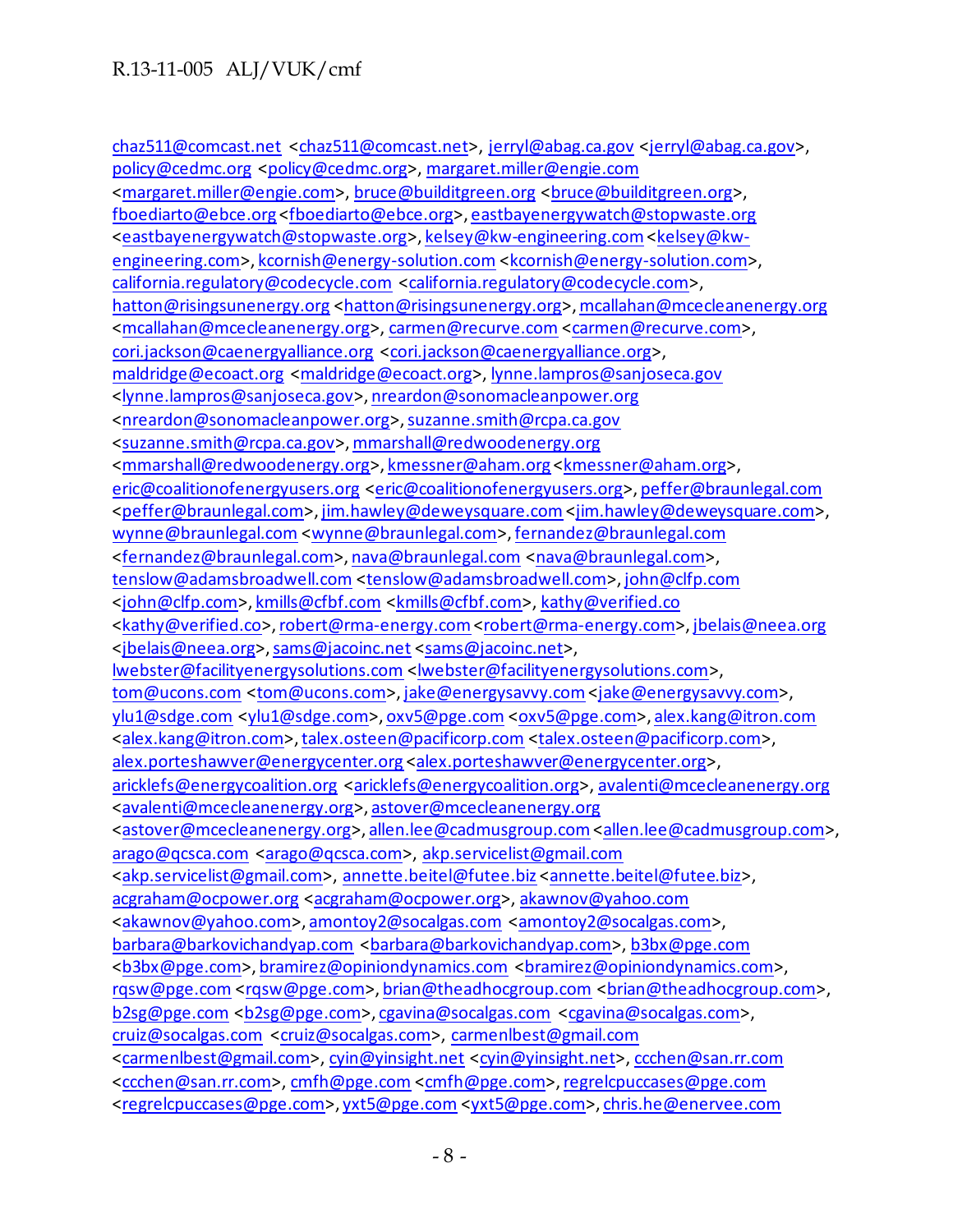[<chris.he@enervee.com](mailto:chris.he@enervee.com)>[, c6sg@pge.com<c6sg@pge.com>](mailto:c6sg@pge.com)[, charlie.buck@oracle.com](mailto:charlie.buck@oracle.com) [<charlie.buck@oracle.com>](mailto:charlie.buck@oracle.com), [c.kolbinger@sonnen-batterie.com<c.kolbinger@sonnen](mailto:c.kolbinger@sonnen-batterie.com)[batterie.com>](mailto:c.kolbinger@sonnen-batterie.com)[, codyc@lincus.com](mailto:codyc@lincus.com) [<codyc@lincus.com>](mailto:codyc@lincus.com), [cory.scott@pacificorp.com](mailto:cory.scott@pacificorp.com) [<cory.scott@pacificorp.com>](mailto:cory.scott@pacificorp.com), [craigtyler@comcast.net](mailto:craigtyler@comcast.net) [<craigtyler@comcast.net>](mailto:craigtyler@comcast.net), [dfranz@tesla.com](mailto:dfranz@tesla.com) [<dfranz@tesla.com>](mailto:dfranz@tesla.com)[, deggers@socalgas.com](mailto:deggers@socalgas.com) [<deggers@socalgas.com>](mailto:deggers@socalgas.com), [dchou@mcecleanenergy.org](mailto:dchou@mcecleanenergy.org) [<dchou@mcecleanenergy.org>](mailto:dchou@mcecleanenergy.org)[, don.arambula@outlook.com](mailto:don.arambula@outlook.com) [<don.arambula@outlook.com>](mailto:don.arambula@outlook.com)[, d6cx@pge.com](mailto:d6cx@pge.com) [<d6cx@pge.com>](mailto:d6cx@pge.com), [effprocurement@trccompanies.com](mailto:effprocurement@trccompanies.com) [<effprocurement@trccompanies.com>](mailto:effprocurement@trccompanies.com), [eli.caudill@clearesult.com](mailto:eli.caudill@clearesult.com) [<eli.caudill@clearesult.com>](mailto:eli.caudill@clearesult.com), [eli.harland@energy.ca.gov](mailto:eli.harland@energy.ca.gov) [<eli.harland@energy.ca.gov>](mailto:eli.harland@energy.ca.gov), Jacobsohn, Ely [<Ely.Jacobsohn@cpuc.ca.gov>](mailto:Ely.Jacobsohn@cpuc.ca.gov), [eric.eberhardt@ucop.edu](mailto:eric.eberhardt@ucop.edu) [<eric.eberhardt@ucop.edu>](mailto:eric.eberhardt@ucop.edu)[, fcraig@isd.lacounty.gov](mailto:fcraig@isd.lacounty.gov) [<fcraig@isd.lacounty.gov>](mailto:fcraig@isd.lacounty.gov)[, frank@fas-home.net](mailto:frank@fas-home.net) [<frank@fas-home.net](mailto:frank@fas-home.net)> **Subject:** [EXTERNAL] R. 13-11-005 - Request to vacate and amend Sierra Club Reply to SoCalGas Comments on Administrative Law Judge's Ruling Dated May 2, 2022

**CAUTION:**This email originated from outside of the organization. Do not click links or open attachments unless you recognize the sender and know the content is safe.

Dear ALJ Kao,

I am writing to request your authorization to vacate Sierra Club's June 16 filing in this docket and to file an amended version of those comments.

On Monday afternoon, SoCalGas alerted me that the filed version of the Sierra Club Reply to SoCalGas Comments on Administrative Law Judge's Ruling Dated May 2, 2022 contained information that SoCalGas had marked as confidential and requested that Sierra Club work with the Docket Office to replace the filed version with a version that correctly redacts that information. After reaching the Docket Office's voicemail box, I promptly emailed the Docket Office with a properly redacted copy and requested that they replace the filed copy in the docket. Today, I called the Docket Office again and received the guidance that the proper procedure would be to vacate the original filing and to file an amended version. The Docket Office informed me that its staff does not have the technical capability of removing the original filing from the docket on their own and that I should request the ALJ's authorization to vacate the filing, cc'ing the service list, so that Commission IT staff could remove the filing.

Sierra Club also seeks to file an amended reply comment, which would present identical arguments as the comments filed on June 16. The amended filing would redact the information marked as confidential on the final page of Attachment A to the comments, which was not mentioned in the text of the comments themselves.

I sincerely apologize for the inadvertent failure to properly redact the information SoCalGas marked as confidential, for which I take full responsibility. I am sorry about burdening your time as I attempt to address this problem as quickly as possible. I would be happy to take any other steps you find appropriate.

Best,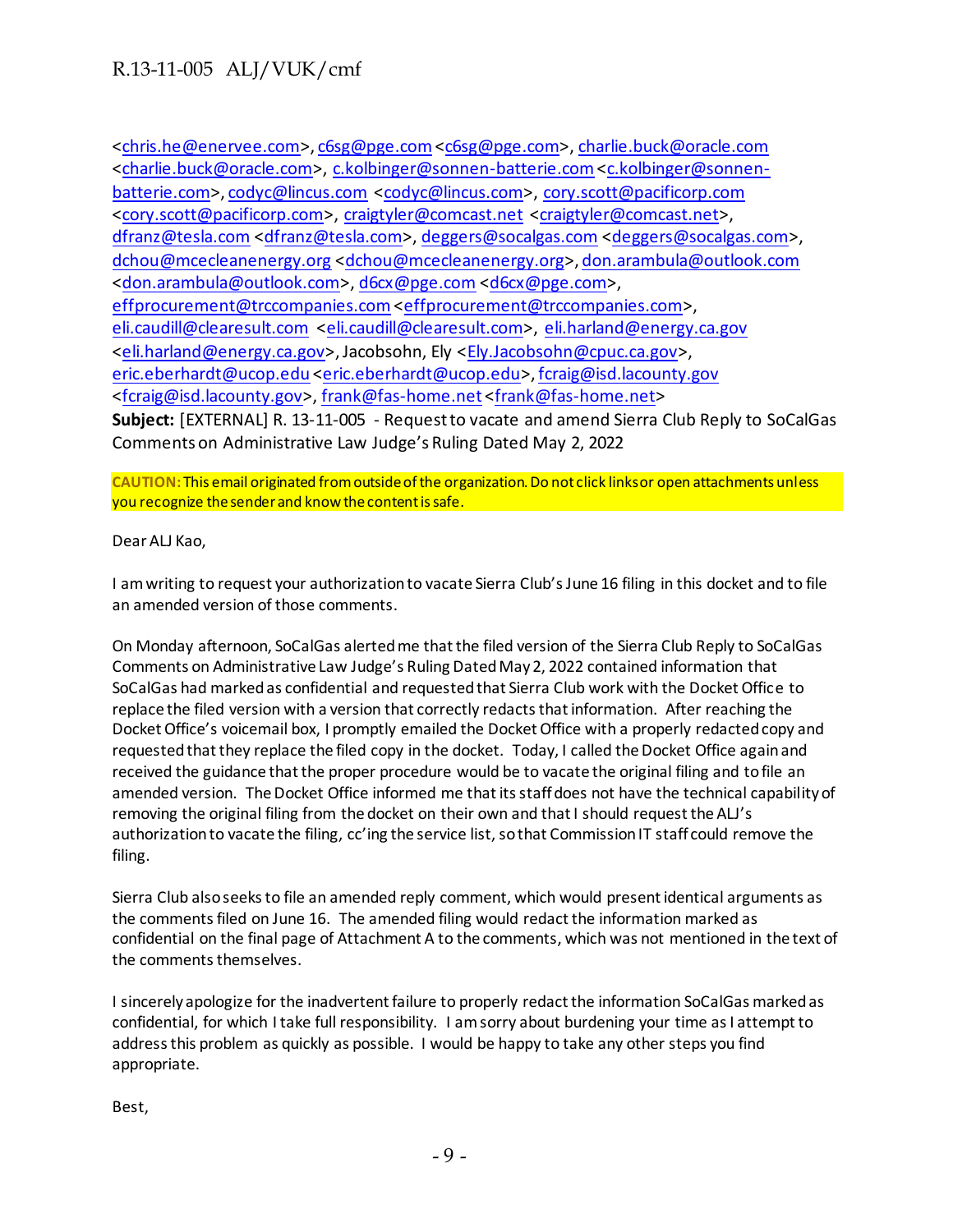Sara Attorney for Sierra Club

**Sara Gersen** Senior Attorney, Clean Energy Earthjustice 707 Wilshire Blvd., Suite 4300 Los Angeles, CA 90017 T: 213.766.1073 [sgersen@earthjustice.org](mailto:sgersen@earthjustice.org)

**\_\_\_\_\_\_\_\_\_\_\_\_\_\_\_\_\_\_\_\_\_\_\_\_**

facebook.com/earthjustice twitter.com/earthjustice



*Because the earth needs a good lawyer*

*The information contained in this email message may be privileged, confidential and protected from disclosure. If you are not the intended recipient, any dissemination, distribution or copying is strictly prohibited. If you think that you have received this email message in error, please notify the sender by reply email and delete the message and any attachments.*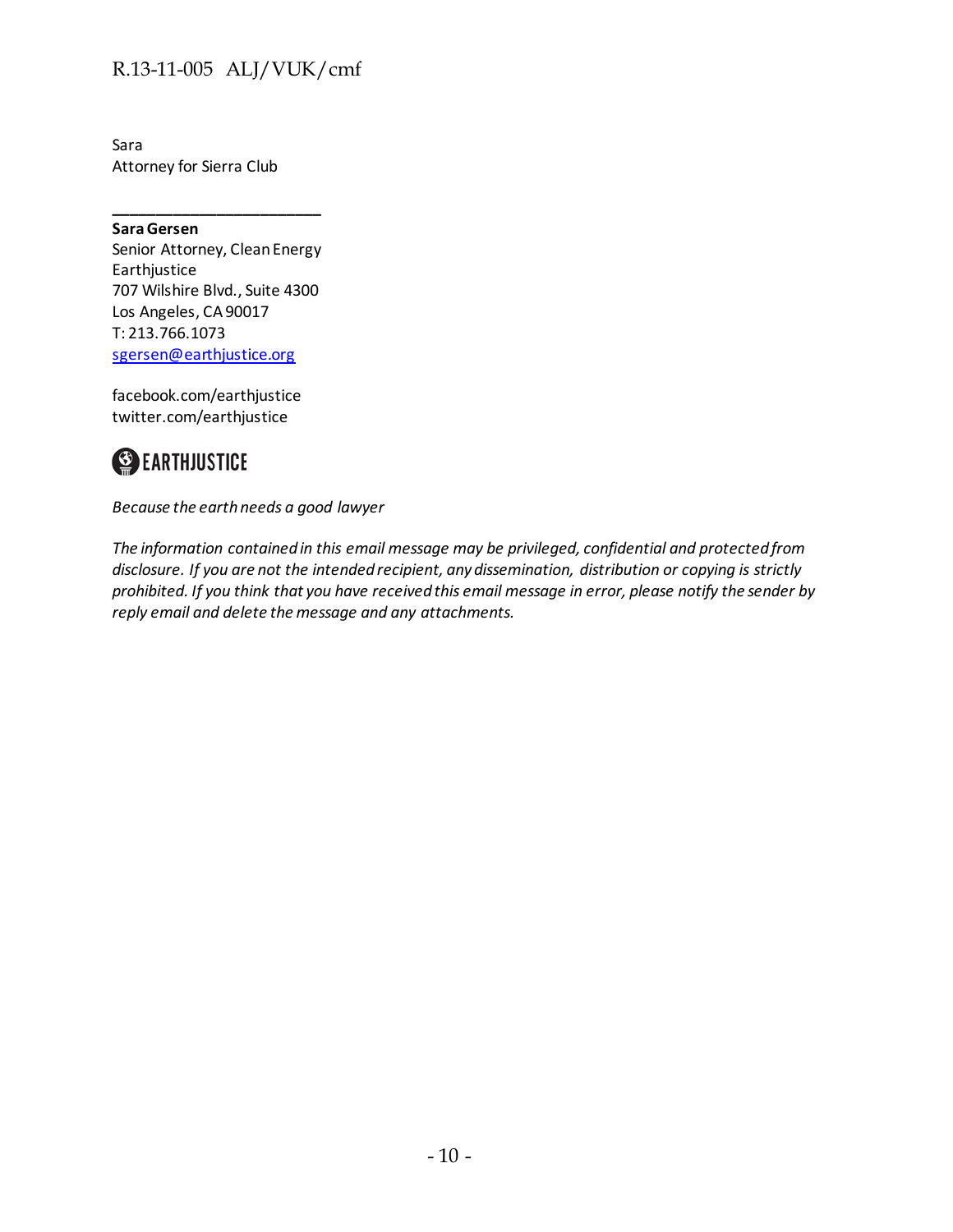#### **From:** Ana Boyd [<ana.boyd@sierraclub.org](mailto:ana.boyd@sierraclub.org)>

**Sent:** Thursday, June 16, 2022 2:50 PM **To:** [carmelitam@greenlining.org](mailto:carmelitam@greenlining.org)[; ccormany@efficiencyfirstca.org](mailto:ccormany@efficiencyfirstca.org)[; evelyn@cal-cca.org](mailto:evelyn@cal-cca.org); [jennyb@abag.ca.gov](mailto:jennyb@abag.ca.gov)[; jennifer.reyeslagunero@pge.com](mailto:jennifer.reyeslagunero@pge.com)[; jon@mchughenergy.com](mailto:jon@mchughenergy.com)[; lettenson@nrdc.org](mailto:lettenson@nrdc.org); [mfields@joulesmart.com](mailto:mfields@joulesmart.com)[; ktaddonio@igsd.org](mailto:ktaddonio@igsd.org)[; dgilligan@naesco.org](mailto:dgilligan@naesco.org)[; robf@ncihvac.com](mailto:robf@ncihvac.com); [kanderson@occamsconsulting.com](mailto:kanderson@occamsconsulting.com)[; john@greenfan.co](mailto:john@greenfan.co)[; policy@powertakeoff.com](mailto:policy@powertakeoff.com); [justin@simpleenergy.com](mailto:justin@simpleenergy.com)[; mona.tierney-lloyd@enel.com](mailto:mona.tierney-lloyd@enel.com)[; hajones@socalgas.com](mailto:hajones@socalgas.com); Sara Gersen [<sgersen@earthjustice.org>](mailto:sgersen@earthjustice.org)[; msle@isd.lacounty.gov](mailto:msle@isd.lacounty.gov)[; anne@enervee.com](mailto:anne@enervee.com)[; paul@syzergy.org](mailto:paul@syzergy.org); [douglass@energyattorney.com](mailto:douglass@energyattorney.com)[; angela.whatley@sce.com](mailto:angela.whatley@sce.com)[; samir@tosdalapc.com](mailto:samir@tosdalapc.com); [anna.lowe@sandag.org](mailto:anna.lowe@sandag.org)[; fortlieb@sandiego.gov](mailto:fortlieb@sandiego.gov)[; sephra.ninow@energycenter.org](mailto:sephra.ninow@energycenter.org)[; emartin8@sdge.com;](mailto:emartin8@sdge.com) [godero@goreadusa.org](mailto:godero@goreadusa.org)[; cdailey@wrcog.us](mailto:cdailey@wrcog.us)[; matt.clark@synergycompanies.org](mailto:matt.clark@synergycompanies.org); [ryan.baron@bbklaw.com](mailto:ryan.baron@bbklaw.com)[; cperkins@energycoalition.org](mailto:cperkins@energycoalition.org)[; alejandra.tellez@ventura.org](mailto:alejandra.tellez@ventura.org); [aprice@cecmail.org](mailto:aprice@cecmail.org)[; awatkins@co.santa-barbara.ca.us](mailto:awatkins@co.santa-barbara.ca.us)[; tkeith@co.slo.ca.us](mailto:tkeith@co.slo.ca.us)[; ckalashian@pesc.com](mailto:ckalashian@pesc.com); [aberteaud@ambag.org](mailto:aberteaud@ambag.org)[; mgardner@resource-innovations.com](mailto:mgardner@resource-innovations.com)[; steve@hea.com](mailto:steve@hea.com)[; adam@gridium.com](mailto:adam@gridium.com); [dlee@smcgov.org](mailto:dlee@smcgov.org)[; abhay@bidgely.com](mailto:abhay@bidgely.com)[; theresa.cho@sfcityatty.org](mailto:theresa.cho@sfcityatty.org)[; cec@cpuc.ca.gov](mailto:cec@cpuc.ca.gov); [brightline.cpuc@brightlinedefense.org](mailto:brightline.cpuc@brightlinedefense.org)[; hayley@turn.org](mailto:hayley@turn.org)[; james@utilityadvocates.org](mailto:james@utilityadvocates.org); [jguild@enovity.com;](mailto:jguild@enovity.com) [rossn@bluegreenalliance.org](mailto:rossn@bluegreenalliance.org)[; lkoehler@edf.org](mailto:lkoehler@edf.org); fiackson.stoddard@morganlewis.com[; nsheriff@buchalter.com](mailto:nsheriff@buchalter.com)[; california@oracle.com](mailto:california@oracle.com); [bcragg@goodinmacbride.com](mailto:bcragg@goodinmacbride.com)[; skrasnow@firstfuel.com](mailto:skrasnow@firstfuel.com)[; vidhyaprabhakaran@dwt.com](mailto:vidhyaprabhakaran@dwt.com); [steven@moss.net](mailto:steven@moss.net)[; publicsubmission@imincontrol.com](mailto:publicsubmission@imincontrol.com)[; rfried@aalrr.com](mailto:rfried@aalrr.com)[; chaz511@comcast.net](mailto:chaz511@comcast.net); [jerryl@abag.ca.gov](mailto:jerryl@abag.ca.gov)[; policy@cedmc.org](mailto:policy@cedmc.org)[; margaret.miller@engie.com](mailto:margaret.miller@engie.com)[; bruce@builditgreen.org](mailto:bruce@builditgreen.org); [fboediarto@ebce.org](mailto:fboediarto@ebce.org)[; eastbayenergywatch@stopwaste.org](mailto:eastbayenergywatch@stopwaste.org)[; kelsey@kw-engineering.com](mailto:kelsey@kw-engineering.com); [kcornish@energy-solution.com](mailto:kcornish@energy-solution.com)[; california.regulatory@codecycle.com](mailto:california.regulatory@codecycle.com)[; hatton@risingsunenergy.org](mailto:hatton@risingsunenergy.org); [mcallahan@mcecleanenergy.org](mailto:mcallahan@mcecleanenergy.org)[; carmen@recurve.com](mailto:carmen@recurve.com)[; cori.jackson@caenergyalliance.org](mailto:cori.jackson@caenergyalliance.org); [maldridge@ecoact.org](mailto:maldridge@ecoact.org)[; lynne.lampros@sanjoseca.gov](mailto:lynne.lampros@sanjoseca.gov)[; nreardon@sonomacleanpower.org](mailto:nreardon@sonomacleanpower.org); [suzanne.smith@rcpa.ca.gov](mailto:suzanne.smith@rcpa.ca.gov)[; mmarshall@redwoodenergy.org](mailto:mmarshall@redwoodenergy.org)[; kmessner@aham.org](mailto:kmessner@aham.org); [eric@coalitionofenergyusers.org](mailto:eric@coalitionofenergyusers.org)[; peffer@braunlegal.com](mailto:peffer@braunlegal.com)[; jim.hawley@deweysquare.com](mailto:jim.hawley@deweysquare.com); [wynne@braunlegal.com](mailto:wynne@braunlegal.com)[; fernandez@braunlegal.com](mailto:fernandez@braunlegal.com)[; nava@braunlegal.com](mailto:nava@braunlegal.com); [tenslow@adamsbroadwell.com](mailto:tenslow@adamsbroadwell.com)[; john@clfp.com](mailto:john@clfp.com)[; kmills@cfbf.com](mailto:kmills@cfbf.com)[; kathy@verified.co](mailto:kathy@verified.co)[; robert@rma](mailto:robert@rma-energy.com)[energy.com;](mailto:robert@rma-energy.com) [jbelais@neea.org](mailto:jbelais@neea.org)[; sams@jacoinc.net](mailto:sams@jacoinc.net)[; lwebster@facilityenergysolutions.com](mailto:lwebster@facilityenergysolutions.com); [tom@ucons.com;](mailto:tom@ucons.com) [jake@energysavvy.com](mailto:jake@energysavvy.com)[; ylu1@sdge.com](mailto:ylu1@sdge.com)[; oxv5@pge.com](mailto:oxv5@pge.com)[; alex.kang@itron.com](mailto:alex.kang@itron.com); [talex.osteen@pacificorp.com](mailto:talex.osteen@pacificorp.com)[; alex.porteshawver@energycenter.org](mailto:alex.porteshawver@energycenter.org)[; aricklefs@energycoalition.org](mailto:aricklefs@energycoalition.org); [avalenti@mcecleanenergy.org](mailto:avalenti@mcecleanenergy.org)[; astover@mcecleanenergy.org](mailto:astover@mcecleanenergy.org)[; allen.lee@cadmusgroup.com](mailto:allen.lee@cadmusgroup.com); [arago@qcsca.com](mailto:arago@qcsca.com)[; akp.servicelist@gmail.com](mailto:akp.servicelist@gmail.com)[; annette.beitel@futee.biz](mailto:annette.beitel@futee.biz)[; acgraham@ocpower.org](mailto:acgraham@ocpower.org); [akawnov@yahoo.com;](mailto:akawnov@yahoo.com) [amontoy2@socalgas.com](mailto:amontoy2@socalgas.com)[; barbara@barkovichandyap.com;](mailto:barbara@barkovichandyap.com) [b3bx@pge.com](mailto:b3bx@pge.com); [bramirez@opiniondynamics.com](mailto:bramirez@opiniondynamics.com)[; rqsw@pge.com](mailto:rqsw@pge.com)[; brian@theadhocgroup.com](mailto:brian@theadhocgroup.com)[; b2sg@pge.com](mailto:b2sg@pge.com); [cgavina@socalgas.com](mailto:cgavina@socalgas.com)[; cruiz@socalgas.com](mailto:cruiz@socalgas.com)[; carmenlbest@gmail.com](mailto:carmenlbest@gmail.com)[; cyin@yinsight.net](mailto:cyin@yinsight.net); [ccchen@san.rr.com](mailto:ccchen@san.rr.com)[; cmfh@pge.com](mailto:cmfh@pge.com)[; regrelcpuccases@pge.com](mailto:regrelcpuccases@pge.com)[; yxt5@pge.com](mailto:yxt5@pge.com); [chris.he@enervee.com](mailto:chris.he@enervee.com)[; c6sg@pge.com](mailto:c6sg@pge.com)[; charlie.buck@oracle.com](mailto:charlie.buck@oracle.com)[; c.kolbinger@sonnen-batterie.com](mailto:c.kolbinger@sonnen-batterie.com); [codyc@lincus.com;](mailto:codyc@lincus.com) [cory.scott@pacificorp.com](mailto:cory.scott@pacificorp.com)[; craigtyler@comcast.net](mailto:craigtyler@comcast.net)[; dfranz@tesla.com](mailto:dfranz@tesla.com); [deggers@socalgas.com](mailto:deggers@socalgas.com)[; dchou@mcecleanenergy.org](mailto:dchou@mcecleanenergy.org)[; don.arambula@outlook.com](mailto:don.arambula@outlook.com)[; d6cx@pge.com](mailto:d6cx@pge.com); [effprocurement@trccompanies.com](mailto:effprocurement@trccompanies.com)[; eli.caudill@clearesult.com](mailto:eli.caudill@clearesult.com)[; eli.harland@energy.ca.gov](mailto:eli.harland@energy.ca.gov); [ely.jacobsohn@cpuc.ca.gov](mailto:ely.jacobsohn@cpuc.ca.gov)[; eric.eberhardt@ucop.edu](mailto:eric.eberhardt@ucop.edu)[; fcraig@isd.lacounty.gov](mailto:fcraig@isd.lacounty.gov)[; frank@fas-home.net](mailto:frank@fas-home.net) **Subject:** R. 13-11-005 - Sierra Club Reply to SoCalGas Comments on Administrative Law Judge's Ruling Dated May 2, 2022